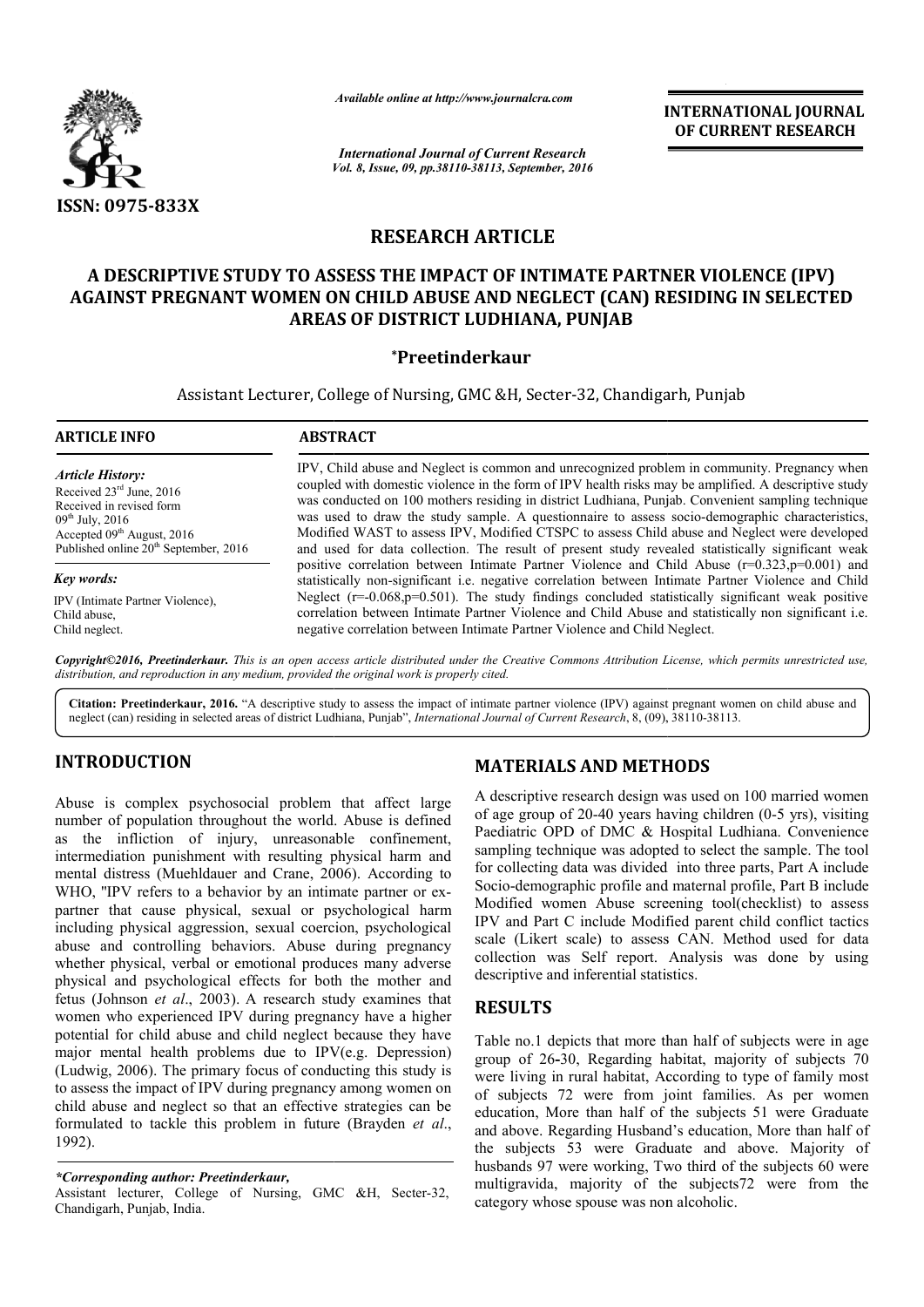|                                   | $N = 100$      |
|-----------------------------------|----------------|
| Socio-demographic variables       | $\overline{f}$ |
| Age (in years)                    |                |
| $20 - 25$                         | 18             |
| $26 - 30$                         | 61             |
| $31 - 35$                         | 16             |
| 36-40                             | 05             |
| Habitat                           |                |
| Urban                             | 30             |
| Rural                             | 70             |
| Type of family                    |                |
| Joint                             | 72             |
| Nuclear                           | 28             |
| Women's Education                 |                |
| Illiterate                        | 05             |
| Elementary                        | 15             |
| Higher secondary                  | 29             |
| Graduate and above                | 51             |
| Husband's Education               |                |
| Illiterate                        | 03             |
| Elementary                        | 08             |
| Higher secondary                  | 36             |
| Graduate and above                | 53             |
| Husband's occupation              |                |
| Working                           | 97             |
| Non - Working                     | 03             |
| Gravida                           |                |
| Primigravida                      | 40             |
| Multigravida                      | 60             |
| Habit of alcohol intake by spouse |                |
| Present                           | 28             |
| Absent                            | 72             |
| History of IPV before pregnancy   |                |
| Present                           | 26             |
| Absent                            | 74             |
|                                   |                |
|                                   |                |

#### Table 1. Distribution of mothers as per socio-demographic characteristics

### Table 2. Distribution of pregnant women as per Intimate Partner Violence

| IPV                                                                            |    |
|--------------------------------------------------------------------------------|----|
| Verbal abuse (Arguments during pregnancy)                                      | 33 |
| Try to work out arguments                                                      | 33 |
| Physical abuse (Hitting, Kicking, Pushing) after arguments                     | 07 |
| Physical abuse during pregnancy (Slapping, Chocking, Burning)                  | 03 |
| Emotional abuse during pregnancy (Humilation, Threats, Isolation, Frightening) | 03 |
| Sexual abuse during pregnancy (forced to engaged in sexual act)                | 04 |

## Table 3. Distribution of children as per abuse and neglect

| Type of abuse in children | No.            | Mild | Moderate | Severe |
|---------------------------|----------------|------|----------|--------|
| Physical                  | $\overline{ }$ | 44   | 49       |        |
| Emotional                 | ۰              |      | 97       |        |
| Verbal                    | 28             | 29   | 38       |        |

## Table 4. Distribution of Children as per Neglect

| Neglect in children | No | Moderate | Severe |
|---------------------|----|----------|--------|
| tمماهمآه            | -  |          | -      |
|                     |    |          |        |

#### Table 5. Correlation of Intimate Partner Violence with Child Abuse

| <b>Variables</b> | $Mean \pm SD$      | value | p value  |
|------------------|--------------------|-------|----------|
| <b>IPV</b>       | $0.73 \pm 1.221$   |       |          |
| Child abuse      | $22.55 \pm 12.921$ | 0.323 | $0.001*$ |

\*= Significant  $(p<0.05)$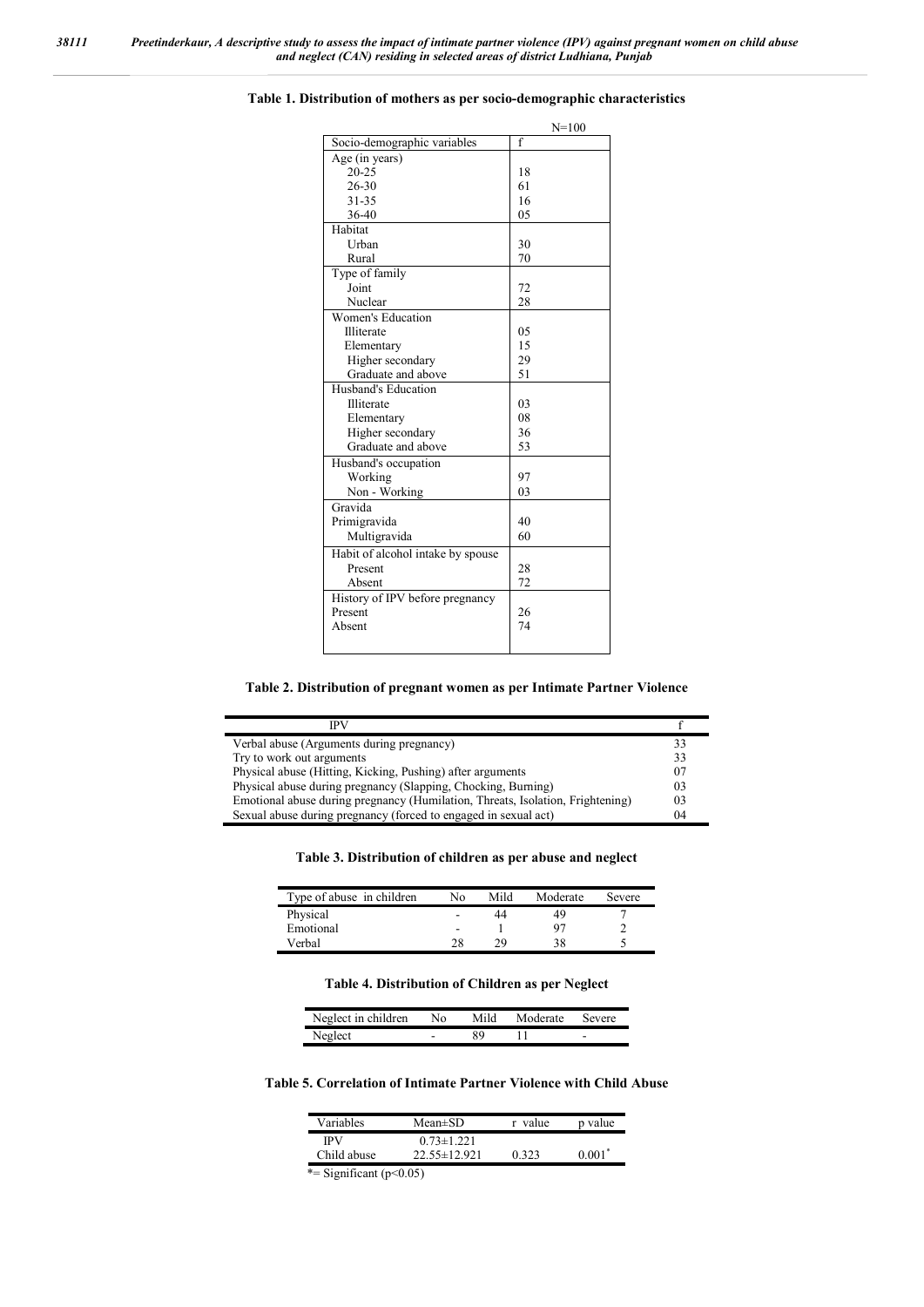#### Table 6. Correlation of Intimate Partner Violence with Child Neglect

| Variables                      | $Mean \pm SD$        | r value  | p value      |  |
|--------------------------------|----------------------|----------|--------------|--|
| IPV                            | $0.7300 \pm 1.22148$ |          |              |  |
| Child neglect                  | $0.2800 \pm 1.02573$ | $-0.068$ | $0.501^{NS}$ |  |
| NS= Non Significant $(p>0.05)$ |                      |          |              |  |

Table 7. Association of IPV with selected Socio- demographic variables

| Socio-demographic Variables     | IPV               | $F/t$ value | p-value  |
|---------------------------------|-------------------|-------------|----------|
| Husband's Education             |                   |             |          |
| Illiterate                      | $0.667 \pm 1.155$ |             |          |
| Elementary                      | $1.125 \pm 1.553$ | 3.608       | $0.016*$ |
| Higher secondary                | $0.222 \pm 0.637$ |             |          |
| Graduate and above              | $1.019 \pm 1.380$ |             |          |
| Husband's occupation            |                   |             |          |
| Working                         | $0.680 \pm 1.150$ | 2.361       | $0.032*$ |
| $Non - Working$                 | $2.333 \pm 2.516$ |             |          |
| Gravida                         |                   |             |          |
| Primigravida                    | $0.500 \pm 0.987$ | 1.548       | $0.006*$ |
| Multigravida                    | $0.883 \pm 1.341$ |             |          |
| Habit of alcohol take by spouse |                   |             |          |
| Present                         | $1.321 \pm 1.565$ | 3.107       | $0.002*$ |
| Absent                          | $0.507 \pm 0.984$ |             |          |
| History of IPV Before pregnancy |                   |             | $0.001*$ |
| Present                         | $2.156 \pm 1.080$ | 13.434      |          |
| Absent                          | $0.058 \pm 0.485$ |             |          |

\*=Significant (p<0.05),df ,(t-test),df=99(ANOVA-test)

As per history of IPV before pregnancy most of the subjects 74 don't have history of IPV before pregnancy. Table 2 shows that equal no of subjects 33 have verbal abuse and they tried to work out the arguments with their partners during pregnancy. As per physical and emotional abuse, equal no. of subjects 3 had physical and emotional abuse during pregnancy. Table3 shows that among 100 subjects, approximately half (49%) reported moderate physical abuse. Maximum subjects (97%) reported moderate emotional abuse whereas 38% reported moderate verbal abuse.

Table 4 shows that among 100 subjects maximum (89%) reported mild neglect. Table 5 reveals statistically significant weak positive correlation ( $r = 0.323$ ,  $p \le 0.05$ ) between Intimate Partner Violence and Child Abuse. Table 6 reveals statistically non- significant negative correlation  $(r=-0.068, p>0.05)$  between intimate partner violence and child neglect. Table7:-In this table the variables like husband's education, husband's occupation, gravida, habit of alcohol take by spouse, history of IPV before pregnancy are significantly associated with IPV.

## DISCUSSION

Intimate partner violence with Child abuse was having statistically significant weak positive correlation ( $r = 0.323$ ), (p<0.05), whereas IPV with Child neglect was having statistically non significant i.e. negative correlation (r =−0.068), (p<0.05). Similarly, Casanueva, E. M Cecilia, L. Sandral (2007) conducted a longitudinal study on IPV during pregnancy and child abuse potential on 88 pregnant women in US, study findings revealed that there was significant positive association between IPV and child abuse ( $p = 0.003$ ).

## Conclusion

In present study researcher found Statistically significant weak positive correlation between IPV and Child Abuse and Statistically non significant i.e. negative correlation found between IPV and Child Neglect.

#### Acknowledgement

Author extendher sincere and heartfelt thanks to her parent, teachers, students and friends who supported her financially and mentally

### CONFLICT OF INTREST

None

### SOURCE OF FUNDING

Self

#### ETHICAL CONSIDERATIONA

Written permission for conducting the study was taken from ethical committee of DMC & Hospital, Ludhiana as well as Principal, DMC & Hospital, College of Nursing, Ludhiana, before starting the study. An informed written consent was obtained from each subject

## **REFERENCES**

Brayden, R.M., Altermeier, W.A. and Tucker, D.D. *et al*. 1992. Antecedents of child neglect in the first two years of life. J Pediatr 120:426.